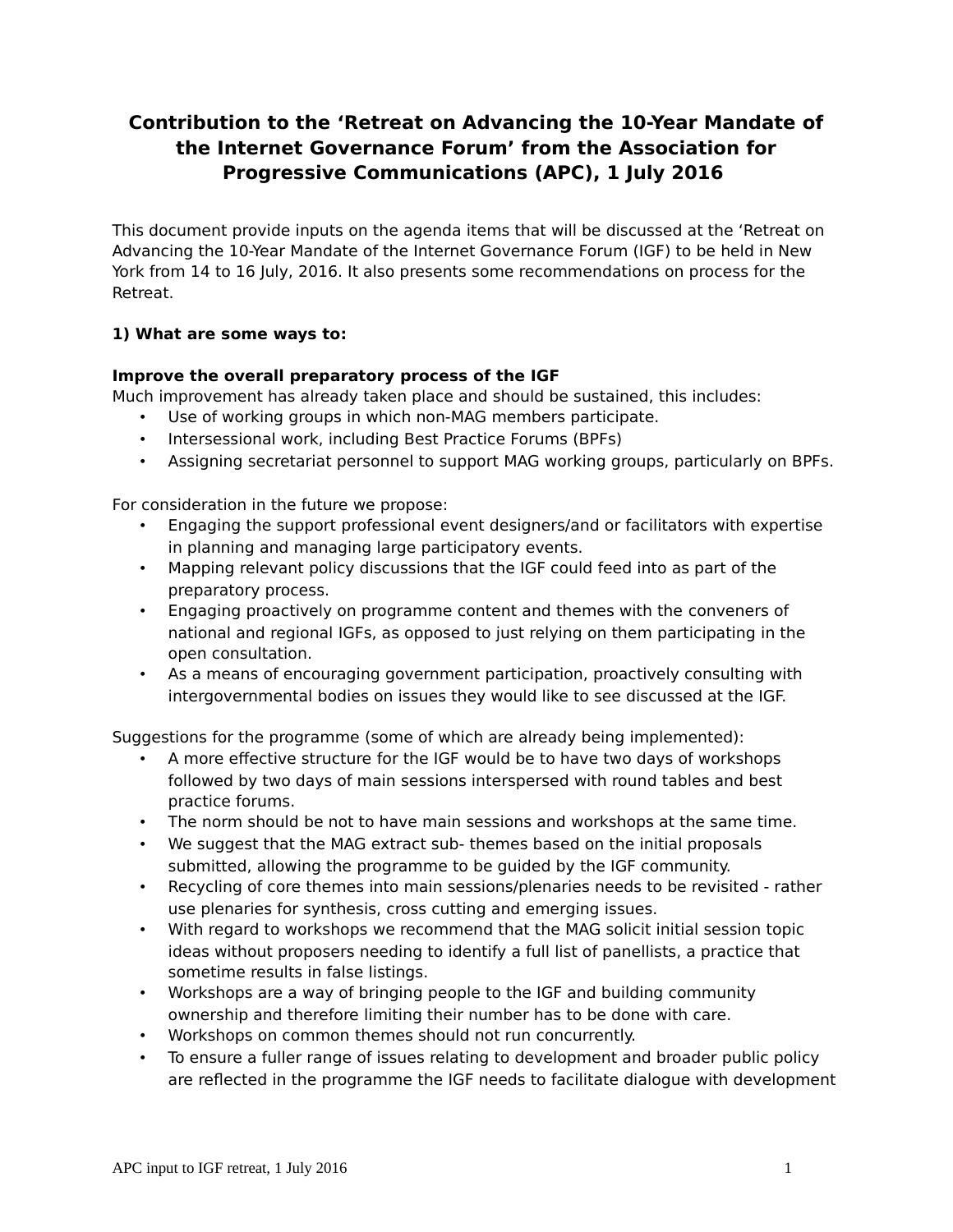policy makers and practitioners, many of whom are not currently engaged. This can be done by IGF staff/MAG participating in, for example, the SDG process.

- A main session on IG for development constructed around issues that emerged from workshops that have taken place over the previous two days could contribute to address IG and development issues in a more comprehensive and effective way.
- Open sessions/white spaces: The MAG should consider building in some open slots into the programme which can be used for networking or unscheduled sessions.

#### **Improve the nomination process and make-up of the Multistakeholder Advisory Group (MAG) and the appointment process for the IGF-MAG Chair**

- Maintain rotation of MAG members. Exceptions can be made but should be made transparently.
- Develop terms of reference and criteria for the selection of a MAG chairperson and make use of a nomination committee (nomcom) process in which all stakeholder participate to develop a slate of names for the Secretary General's consideration.
- Names of potential chairpersons should be made public, as should the criteria used for selection. MAG members and the broader IGF community should have the opportunity to weigh in on the candidate through the nomcom process.
- The position of MAG chairperson should rotate among stakeholder groups and regional groupings.
- Consider having co-chairs to work with the MAG chairperson to a) assist with the workload and b) ensure that voices from all regions of the world and different perspectives and stakeholder groups are reflected in MAG coordination. For example, the SG appointed chair can be complemented by stakeholder group identified cochairs and together than can form a small chairing group that shares the load and supports the secretariat as needed.
- Increase transparency by publishing full list of MAG nominees, including the nominating party.
- Put more effort into the orientation and integration of new MAG members.

## **Strengthen the IGF support structures**

The IGF and the United Nations:

- Its birth out of a UN summit and its ongoing relationship with the UN system (as an intergovernmental body) is a source of legitimacy which should be valued. We believe the IGF should remain under the UN umbrella but retain its autonomy. In fact, in some respects, it would be good if it could have more. $<sup>1</sup>$  $<sup>1</sup>$  $<sup>1</sup>$ </sup>
- The secretariat should remain in Geneva. This enables them to maintain and further develop close relations with the other UN agencies there or nearby e.g. the Commission for Science and Technology for Development, the International Telecommunications Union, the Office of the United Nations High Commissioner for Human Rights Command, UNESCO, WIPO and the WTO. Geneva is also more centrally accessible than New York and staff from developing country missions more likely to have the knowledge and capacity to address internet-related issues.

<span id="page-1-0"></span><sup>1</sup> For example participants from the Republic of China should not be excluded from participation in the annual event. Precedent for this exists in the UN system through the World Health Organisation having granted them observer status under the name "Chinese Taipei".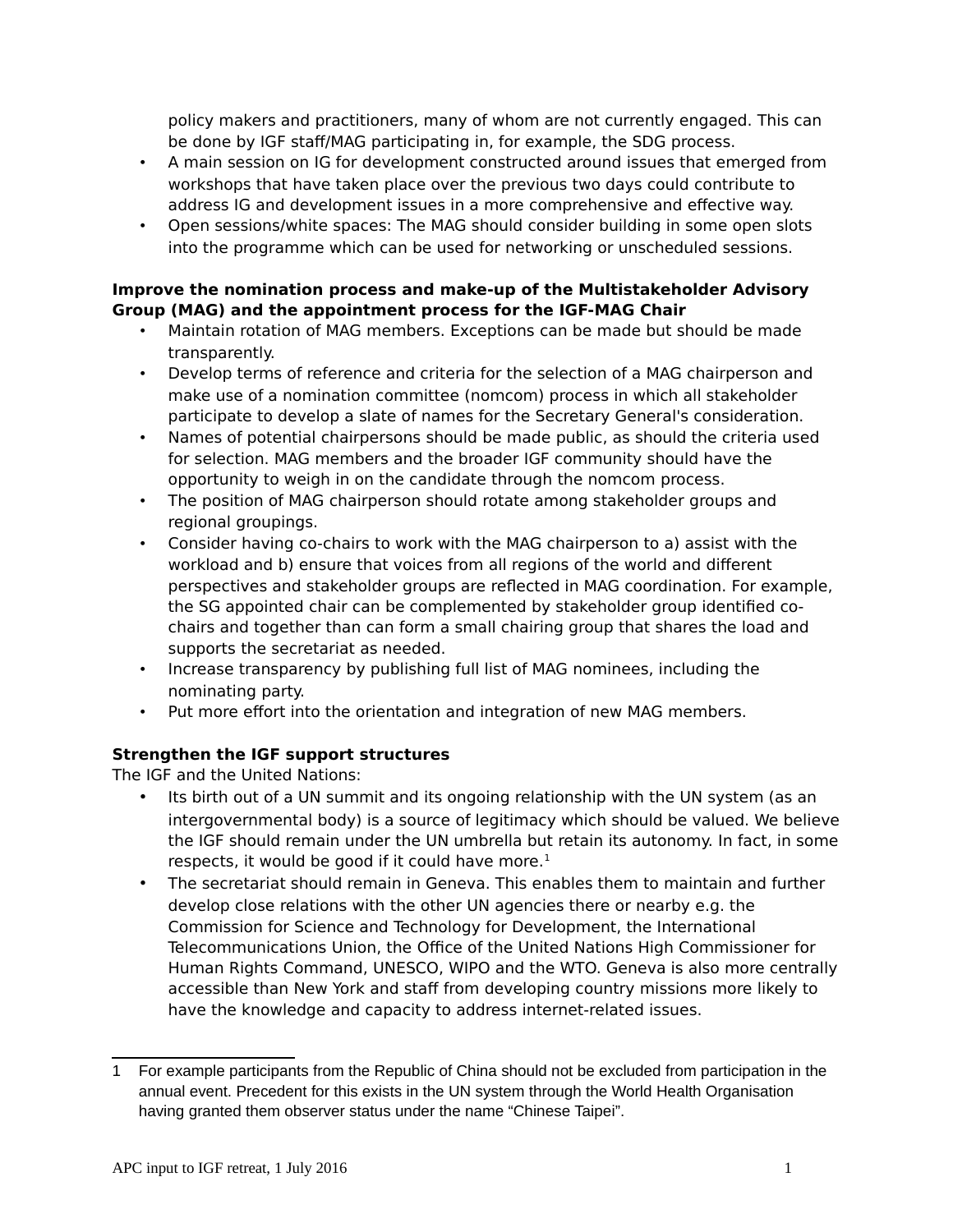Decision-making, accountability and governance:

- APC's understanding is that the MAG is responsible for guiding the organisation of the event, and that the Secretariat is accountable to UNDESA. It is an advisory body that provides advice on the IGF event.
- However, accountability relationships are not clear and there is no common understanding – even within the MAG - of whether its mandate does or does not extend beyond organising the annual event and intersessional work.
- The Special Advisor and the Executive Secretary have not been replaced and still leaves a gap in spite of the increased capacity and performance of IGF staff.
- There is a funding group which seems to be made up only of representatives of member states donor companies/institutions who contribute to the IGF UN Trust Fund.
- There is no multistakeholder and regionally diverse group that plays either an advisory or oversight role in relation to the IGF function, process and secretariat.
- We recommend that a special advisor be appointed and/or an executive secretary appointed to play a leadership and political role.
- We also recommend that a second, smaller advisory group be established, made up of no more than 12 individuals. It could work with senior secretariat staff, UNDESA personnel (the oversight agency) and include MAG members (in particular the chairperson or persons). It could even be a subset of the MAG although its members should ideally not rotate as frequently as MAG members do. Members can be identified through a nom-com process.
- We suggest that the structure and function of such a group be discussed at the IGF retreat/ It should at least include advice and support on the following:

Fundraising, budgeting, and financial sustainability Staffing Inter institutional relationships (e.g. with other UN agencies) Monitoring and evaluation including of implementation of the recommendations that emerge from the retreat Dealing with contentious issues

#### **2) What measures can be taken to engage those stakeholders who are currently unengaged, with a view to expand and diversify physical and virtual participation?**

- Mechanisms for ensuring stakeholder participation has become too formulaic and tokenistic. Speakers at events should have a real stake in the issue being discussed, and not just simply be a representative of a particular stakeholder group. The workshop template should be revised to help address this.
- Language is still a barrier to local participation. More English /local language interpretation in workshops in would help (it is already practice in main sessions).

Participation of people of all genders:

• Gender balance needs to be given more consideration in composition of panels.

Diversification of participation:

• An IGF which is just for IG insiders is not without value, but will not achieve its full potential. This is particularly true as the range of internet-related public policy issues is constantly expanding.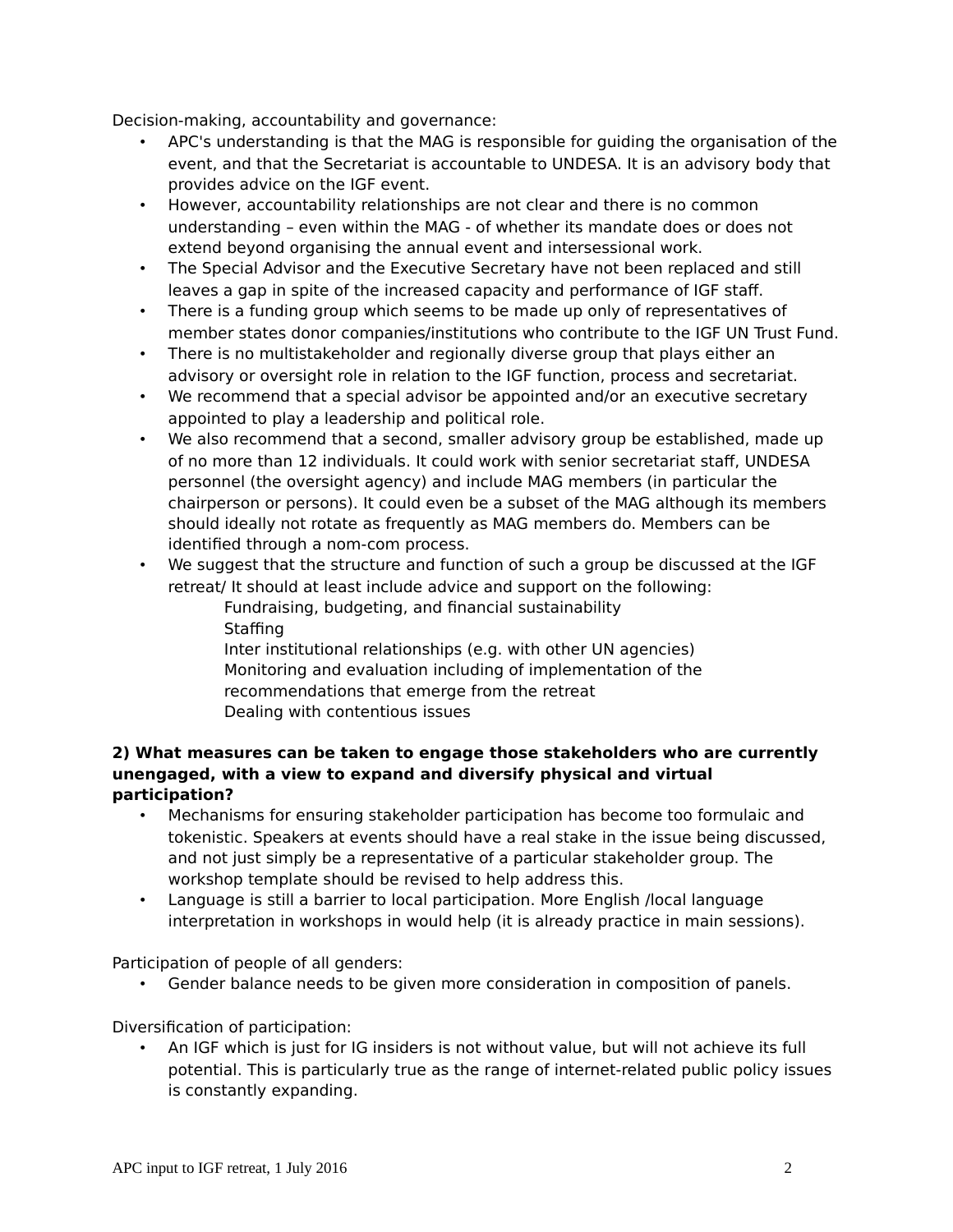- Ensure that the IGF agenda responds to issues that matter to under-represented groups. They often have existing capacity in relation to these areas, and can share their knowledge with the IGF community. The IGF can focus on building their capacity in integrating IG more closely into their existing priorities.
- The IGF should find a way to balance taking into account the priorities and particularities of different regions while continuing to address global issues.
- Budget should be allocated for inviting keynote speakers for main sessions so that their selection is based on expertise rather than on 'they are attending already'.
- Participation by diverse stakeholders need to also be reflected through substantive integration of perspectives in the discussions/panels/forums. One way of doing this is by getting them as panellists, but another way is to also direct workshop/session organisers to think about this and include this in their session proposals.

Participation from the global South:

- It is necessary to increase participation from developing countries from all stakeholder groups. This requires investment of effort around many actors, including developing country governments. We propose that the MAG initiates discussions with these governments very early on in the preparation for the preparatory process for the annual IGF.
- Stakeholders from developing countries should be encouraged to be facilitators of sessions and funds should be secured to support their participation.

Virtual participation:

- The excellent record of the IGF in this respect should be maintained and extended, e.g. through providing transcripts and facilitating remote hubs.
- All session facilitators should scan the twitter feed, incorporating questions and comments, as a means of widening opportunity for remote participation.

Choice of location and host countries:

- Hosting the IGF in countries that clearly flaunt and violate many of the WSIS principles, which includes respect for fundamental human rights, should be avoided. If such an instances arises it is important for MAG members and UNDESA to engage with diverse stakeholders in the potential host country before a decision is finalised.
- Having an event in a city without an international airport increases costs, as does having it in a location where there is no low cost accommodation.
- Predictability and advance knowledge of host countries will increase participation and enable advance planning of the many pre-, side- and linked events people convene around the IGF. We recommend that host countries are secured and made known three to four years in advance.

#### **3) What are the ways we can better capture the outputs of the IGF and increase their visibility and impact?**

Over the last three years IGF intersessional work has gone from strength to strength. It takes time for the results of these efforts to become visible. It should be sustained. Ways in which this can be done includes: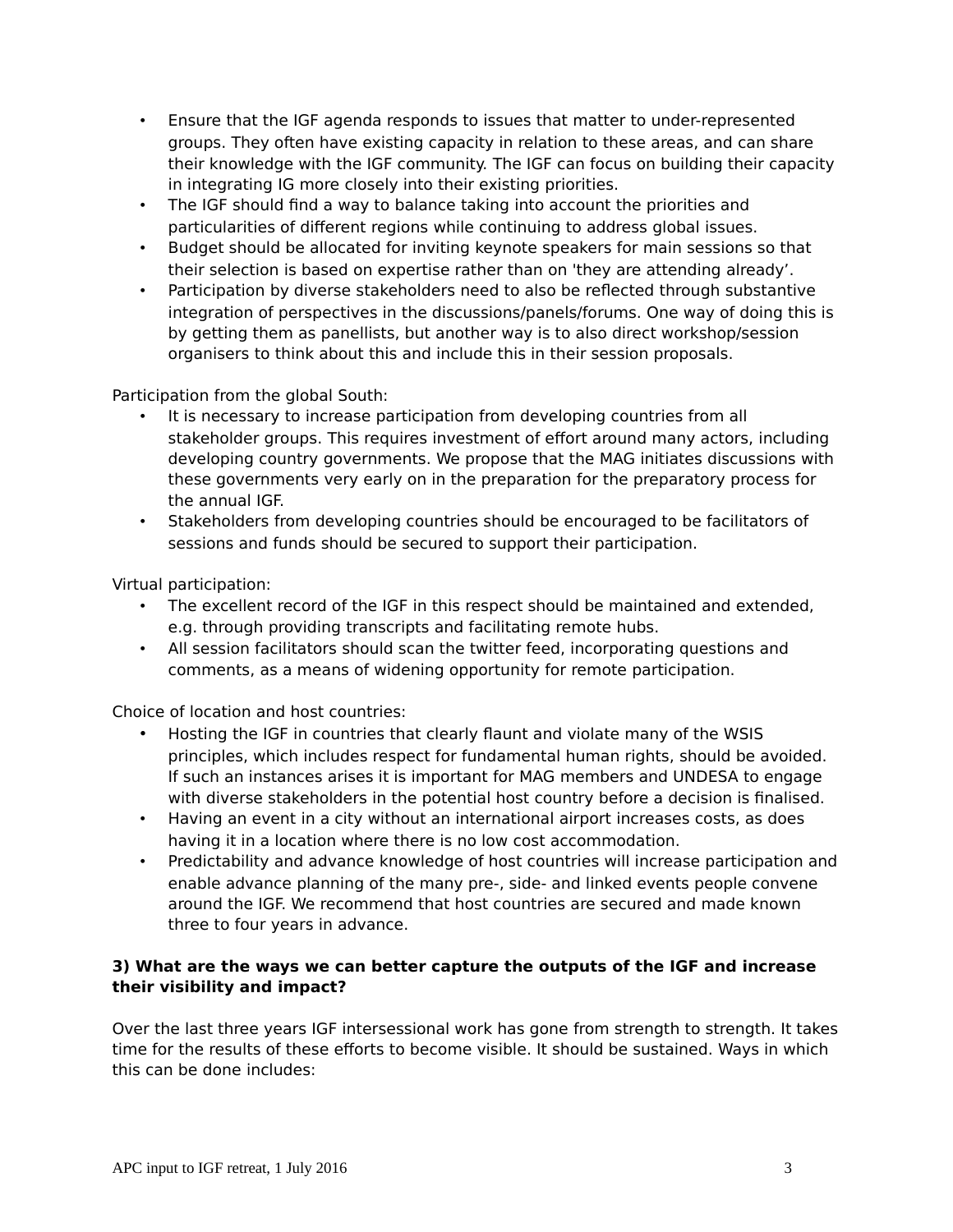Improving the presentation and dissemination of the outcomes of this work online and translating it to extend its reach.

Facilitating more input from the IGF community into relevant policy spaces by:

- Mapping of ongoing policy spaces (mentioned already as useful to the preparatory work) and the creation of a mechanism for information sharing with these spaces can be established to ensure interaction between content and outcomes of discussions at the IGF, and other policy-making spaces.
- Populating the NETmundial Solutions Map with information submitted and emerging from IGFs.
- Building on the current practice of ensuring linkages with other institutions and mechanisms (e.g. convening meetings of the CSTD Working Group on Enhanced Cooperation at the IGF, or using BPFs to contribute to the work of, for example, UNWomen or Special Rapporteurs to the Human Rights Council).'
- Identifying, and proactively addressing, lack of integration between the SDG and WSIS process through reaching out to, for example the Technology Facilitation Mechanism of the SDG process.
- Having round-table discussions at the IGF aimed at building consensus on issues [such as access or child protection], which can be taken forward as messages to other fora/processes.
- Reach out to other policy communities, particularly those involved in development policy, environmental policy, trade, access to knowledge, human rights and women's rights and democratisation and good governance.
- The MAG could expand its role to include the production of an annual report focused on the outcomes of the IGF yearly. Outcomes emerge (and have emerged) in multiple ways and it is necessary to capture and communicate them. It will reaffirm the value of the IGF as an open space for IG debate. Workshop and main session organisers could be asked to identify the outcomes of the sessions. In addition, the IGF Secretariat could develop a survey for the internet community to indicate what they view as being the three main outcomes of the IGF each year.
- Encouraging and facilitating the media's presence at the IGF. Media presence has been uneven.

## **4) What modalities should be put in place to ensure sustained funding to support the IGF process and the IGF Secretariat.**

- Transparency should be maintained and funding should not be linked to any influence over the structure, function of programme of the IGF.
- The work of the IGF Support Association as a mechanisms for smaller contributions should be acknowledge and supported.
- A voluntary donation made as part of the registration process should be considered.

#### **5) How can the IGF better support the work of national and regional IGF initiatives (NRIs) and how can synergies between the IGF and NRIs and amongst NRIs be increased?**

• NRIs should remain independent and be able to identify their own themes and priorities